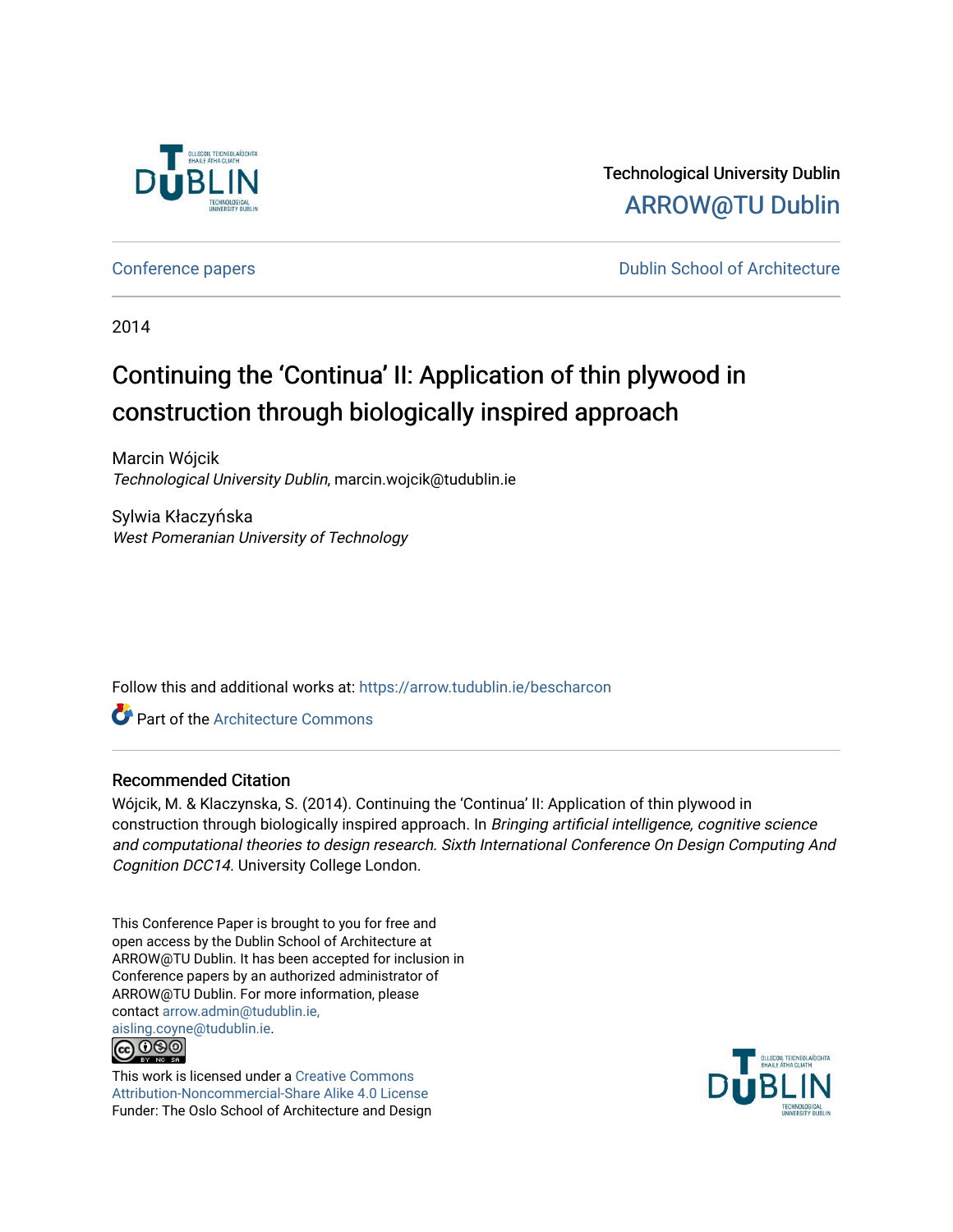# **CONTINUING THE 'CONTINUA' II**

*Application of thin plywood in construction through biologically inspired approach*

> MARCIN WÓJCIK *The Oslo School of Architecture and Design, Norway*

and

SYLWIA KŁACZYŃSKA *West Pomeranian University of Technology, Poland*

# **1. Introduction**

This paper investigates a possibility of application of thin (ca. 5 mm) plywood as structural material. It takes departure from the Erwin Hauer's 'Continua' series (figure 1), and proposes how it could be developed with the contemporary digital tools and by following the biological paradigm. The objective is to minimise wastage as well as to test how the resulting structure would perform structurally and as a light-controlling device.

### **2. Biological paradigm**

The re-design of the 'Continua' series takes inspiration from the biomimetic approach. Biological systems utilise information -- stored in the genetic code -- rather than energy in order to solve technical problems (Vincent et al., 2006) and self-assemble structures that unlike the engineered solutions are hierarchical. Energy is used sparingly, single material often serves both structural and protective purposes, the distinction between material and structure is blurred. Today's environmental concerns and depleting resources invoke interest in the efficient and rational biological systems.

#### **3. 'Continua' worth continuing**

Erwin Hauer (b.1926) is an Austrian-American sculptor, known for repetitive screen-wall systems based on modular elements cast from moulds in concrete, gypsum or acrylic resin or later CNC-milled in MDF and